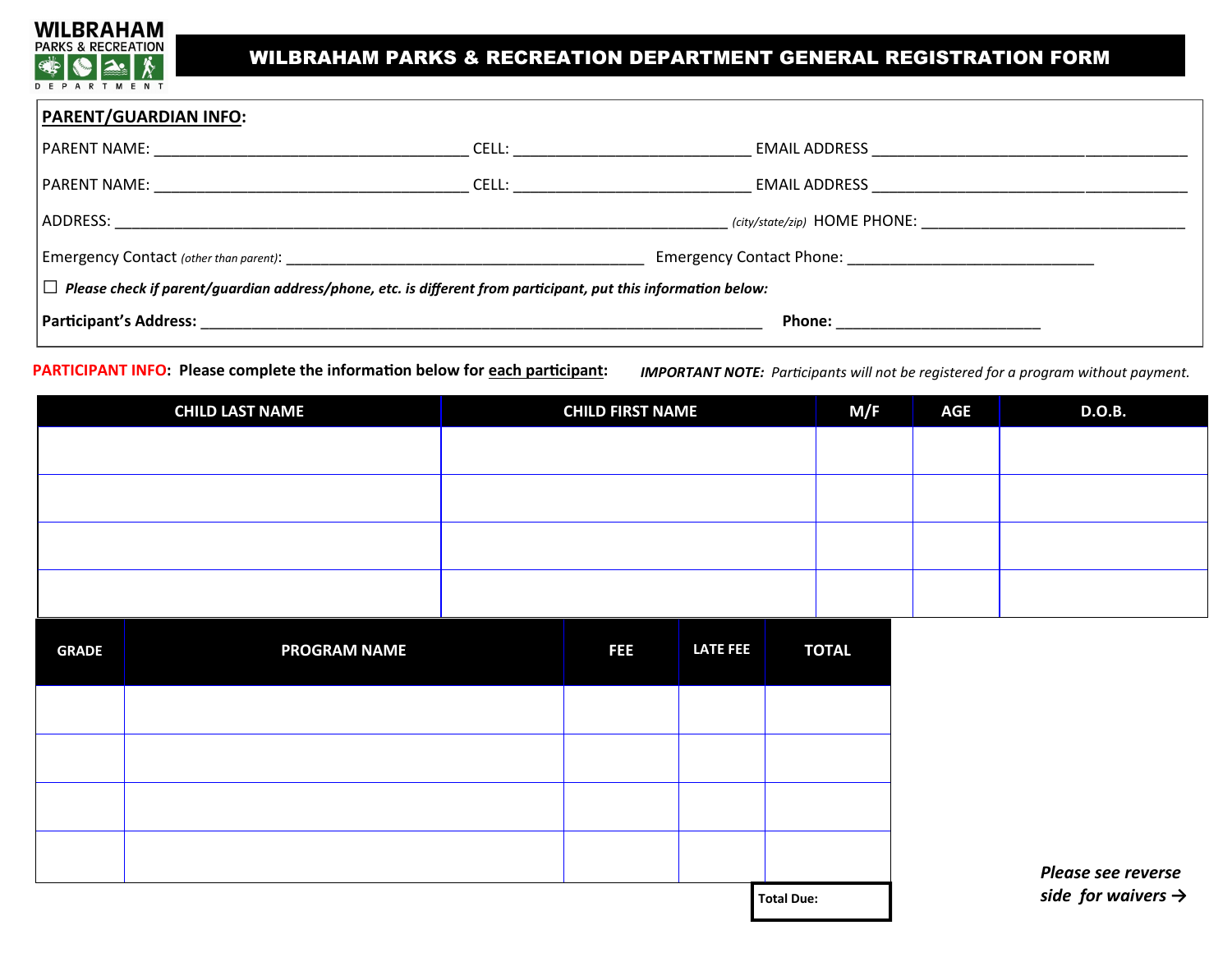# **PLEASE READ THE FOLLOWING CAREFULLY:**

WAIVER: I, the undersigned parent and/or guardian of **WAIVER: 1, the undersigned parent and/or guardian of**  $\blacksquare$  **.** a minor, on the date of  $\blacksquare$ , do hereby consent to my child's participation in voluntary recreational programs of the Town of Wilbraham. I agree not to sue and also agree to forever release the Town of Wilbraham, and the H.W. School District their servants, officers, officials, employees, agents and ("the releasees") assisting or participating in voluntary recreational programs of the Town of Wilbraham from any and all claims, rights of action and causes of action that may arise in the past, or may arise in the future, directly or indirectly, from personal injuries to my child or property damage resulting from my child's participation in the Town of Wilbraham voluntary recreational programs. I also promise, to indemnify, defend, and hold harmless the releasees against any and all legal claims and proceedings of any description that may have been asserted in the past, or may be asserted in the future, directly or indirectly, arising from personal injuries to my child or property damage resulting from my child's participation in the Town of Wilbraham voluntary recreational programs. I further affirm that I have read this Consent and Release Form and that I understand the contents of this form. I understand that my child's participation in these programs is voluntary and that my child and I are free to choose not to participate in said programs. By signing this form, I affirm that I have decided to allow my child to participate in the Town of Wilbraham's athletic recreational programs with full knowledge that the releasees will not be liable to anyone for personal injuries and property damage my child or I may suffer in voluntary Town of Wilbraham recreational programs.

- **- REFUND POLICY:** If you notifiy the WPRD prior to the end of the registration period, you will receive a refund minus a \$5.00 administrative charge. Because the decision to maintain a program is based on the enrollment, no refunds will be given once registration has ended.
- **- RELEASE**: For promotional purposes photos/videos may be taken of my child and put on the WPRD or other websites or in printed material. I understand it is my responsibility to notify the WPRD in writing prior to the start of the season as well as coach and photographer if my child is **not** to be photographed.
- **- LATE FEES:** Late fees are implemented to encourage registration is done by the designated date so our Dept. can order supplies, for teams and assign coaches, etc. in order to get the program running on time.
- **- Parent is responsible for informing coach(es) about relevant allergies/restrictions\***

## **Adult Code of Conduct Contract**

I hereby pledge to provide positive support, care and encouragement for my child and other children participating within this program by following this Code of Ethics to help establish a positive experience for all players, coaches, and families involved. I will encourage and demonstrate by example the importance of good sportsmanship and positive support for all players, coaches, and officials at practices and games. I will place the emotional and physical wellbeing of my child over my personal desire to win. I will assist in a drug, tobacco and alcohol-free environment. I will assist in teaching my child that rules are important and must be followed. I will support coaches and officials working with my child, in order to encourage a positive and enjoyable experience for all. I understand that verbal and physical abuse including profanity and foul language is not to be tolerated against anyone in this organization. I understand that racial epithets or negative innuendo related to a person/players race, religion or ethnicity will not be tolerated. I will respect all officials, coaches and volunteers. I will not approach a coach, before, during or after a game, and I will wait 24 hours before speaking with a coach. I will not create conflict by slander, malicious rumors or threats, nor will I entice others to do so either verbally or through social media

#### **\*\*IMPORTANT NOTICE\*\***

#### **I understand that both my son or daughter and I will be supportive of the Wilbraham Parks & Recreation Program. and Department**

It is the expectation of this Commission that both parent and coach should always act in a manner exemplifying the vary attributes that are instilled in the participants by various programs of the Wilbraham Parks & Recreation Department. We expect parents to treat others as you know they should be treated and as you wish them to treat you. At no time should a parent or coach confront each other before, during or after a contest or practice. Furthermore any such contact in the presence of children will call for immediate sanction by the Commission.

Any concern(s) between parent and coach should follow the guidelines established by the agreement where:

**1.** Concerns are brought to the attention of the Director of the Wilbraham Parks and Recreation. **2.** Parties will be allowed to speak with the Director. **3.** Should the Director and Party(s) reach an impasse, this matter shall than be presented to the Commission. **4.** Each Party shall be given an opportunity to present the matter before the Commission**. 5.** Once each Party has presented, the Commission shall within a specified time announce its decision

The Commission strongly discourages the use of any social media to broadcast thought and judgments which may bring hurt upon any/all involved. Broadcasting disparaging remarks and opinions (directly or indirectly) about a coach, parent or athlete are strongly discouraged by the Commission.

It is the hope that the execution of this document will discourage any/ all behavior which may be detrimental to the children and citizens of the Town of Wilbraham.

By signing below, I understand that if I violate any of these Codes of Ethics it will affect my/our participation in any activity for not less than the balance of the current season, or as determined by the Wilbraham Recreation Department and/or Commission.

#### **Your signature constitutes acknowledgement by both spouses/guardians/step parents of agreement to abide by the WPRD rules and regulations stated above.**

## **I have read, understand and agree to all of the above information.**

|                                                 | Print Name |                            | Date |
|-------------------------------------------------|------------|----------------------------|------|
| SIGNATURE OF EITHER PARENT OR GUARDIAN REQUIRED |            |                            |      |
| Player/Child Name(s                             |            | Grade going into fall 2018 |      |